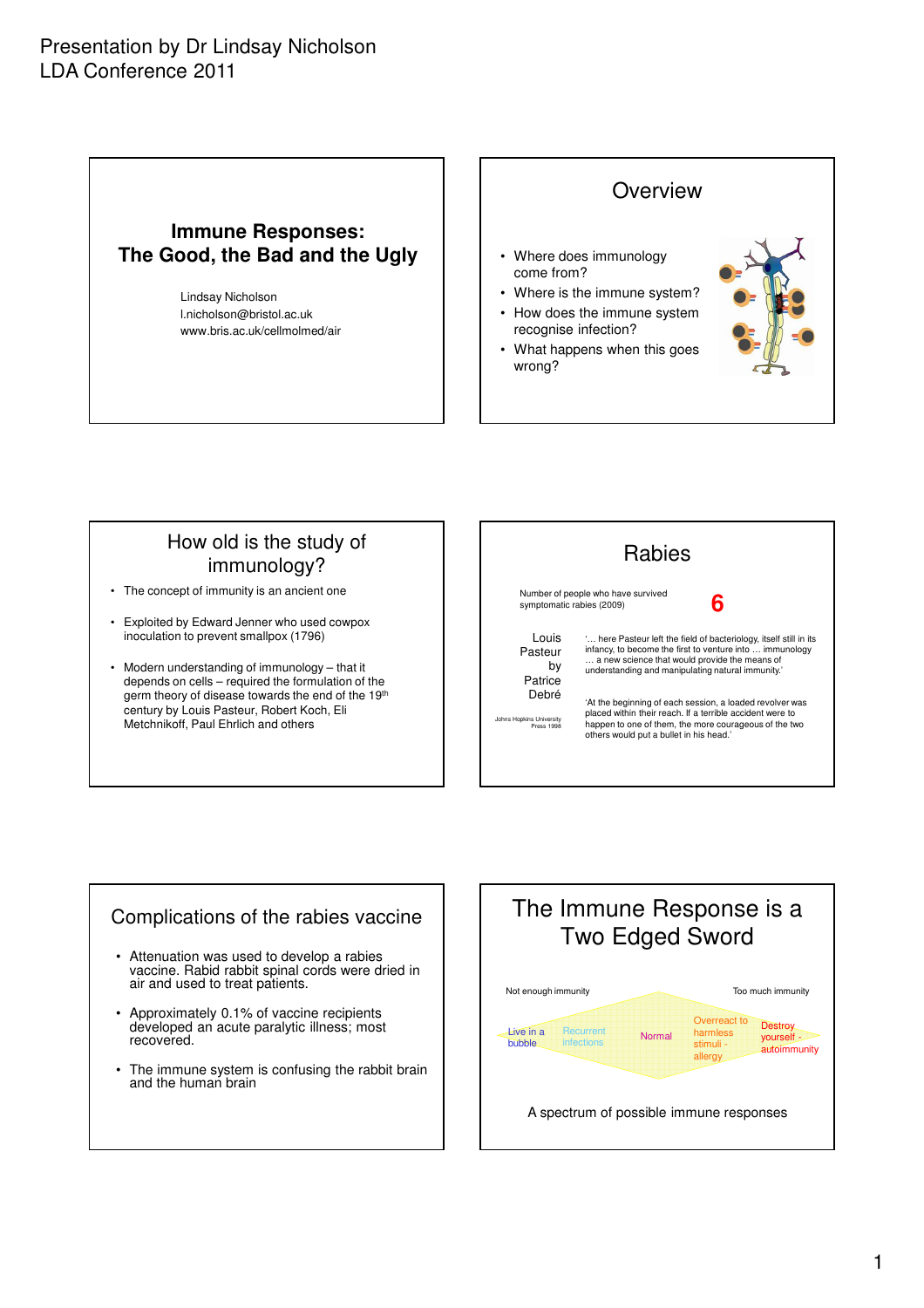







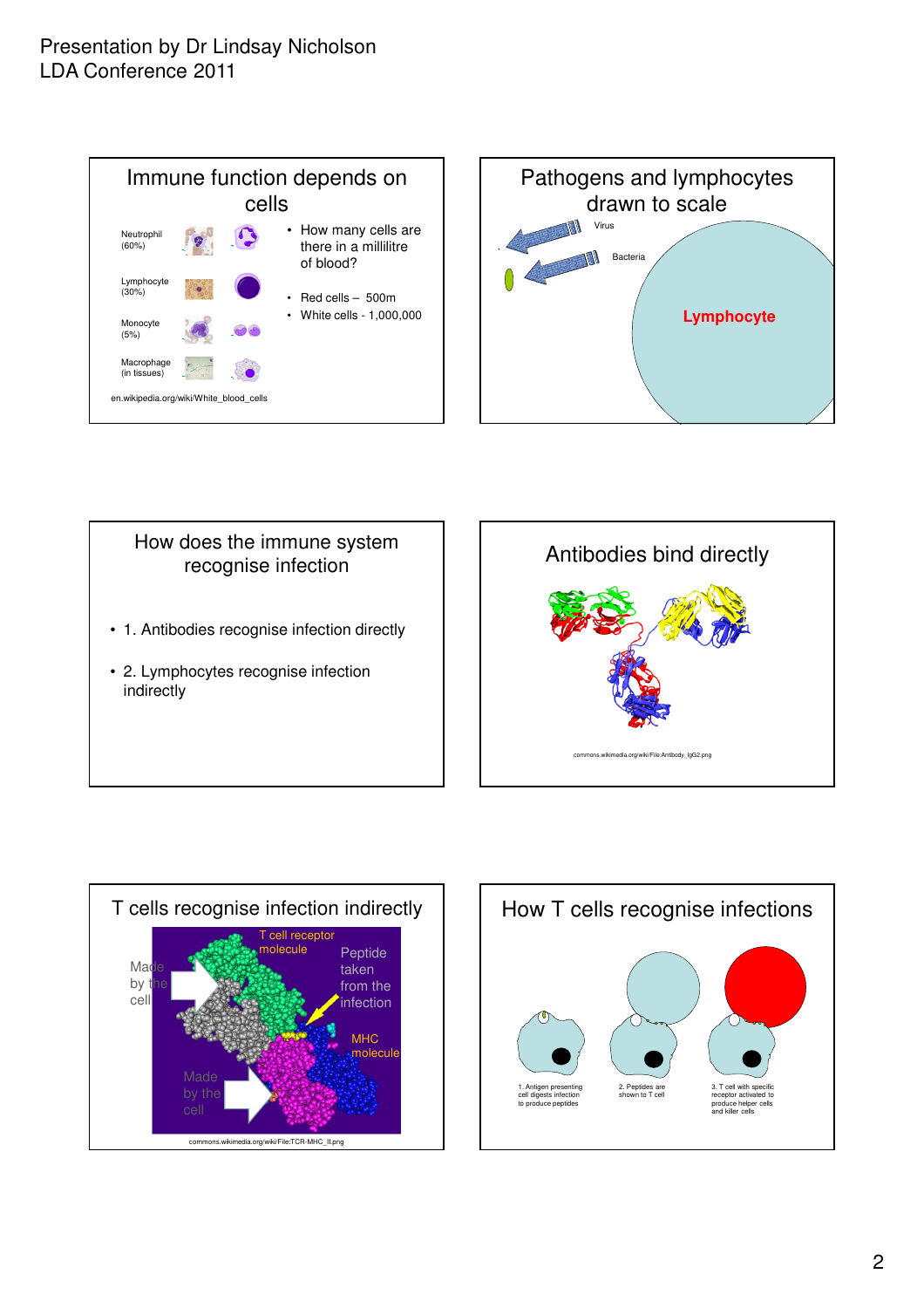



- Samples the environment for evidence of infection
- Examines cells to see if they are infected
- Examines cells to see if they are cancerous
	- Calls for Help Starts killing Produces inflammation



# Autoimmunity occurs because…

- … the sufferer has a 'permissive' set of genes (so it runs in families)
- ...the environment triggers disease (e.g. some viral or bacterial infections)
- …the immune system mistakes a healthy cell for an infected or a cancerous cell

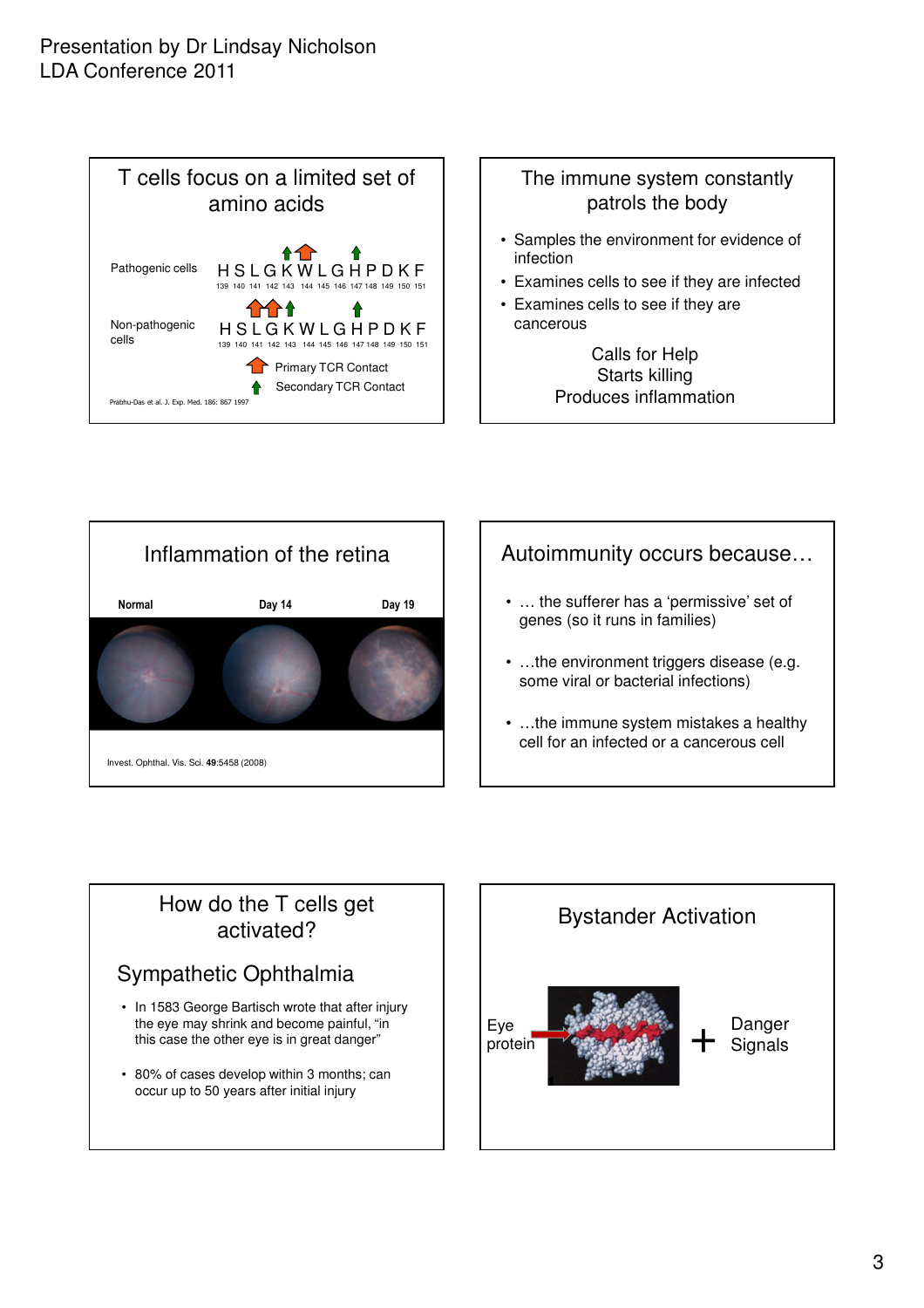



## Treatments for autoimmune disease

- Anti-inflammatory (Aspirin-like; steroids)
- Immunosuppressive (Killing immune cells or inhibiting their function)
- Antigen specific 'anti-vaccination'
- Modulate immunity selectively in the affected organ

## Important questions for future research

- Understand what triggers human disease
- Predict how bad disease is going to be
- Target drugs to a specific immune response not to the whole immune system